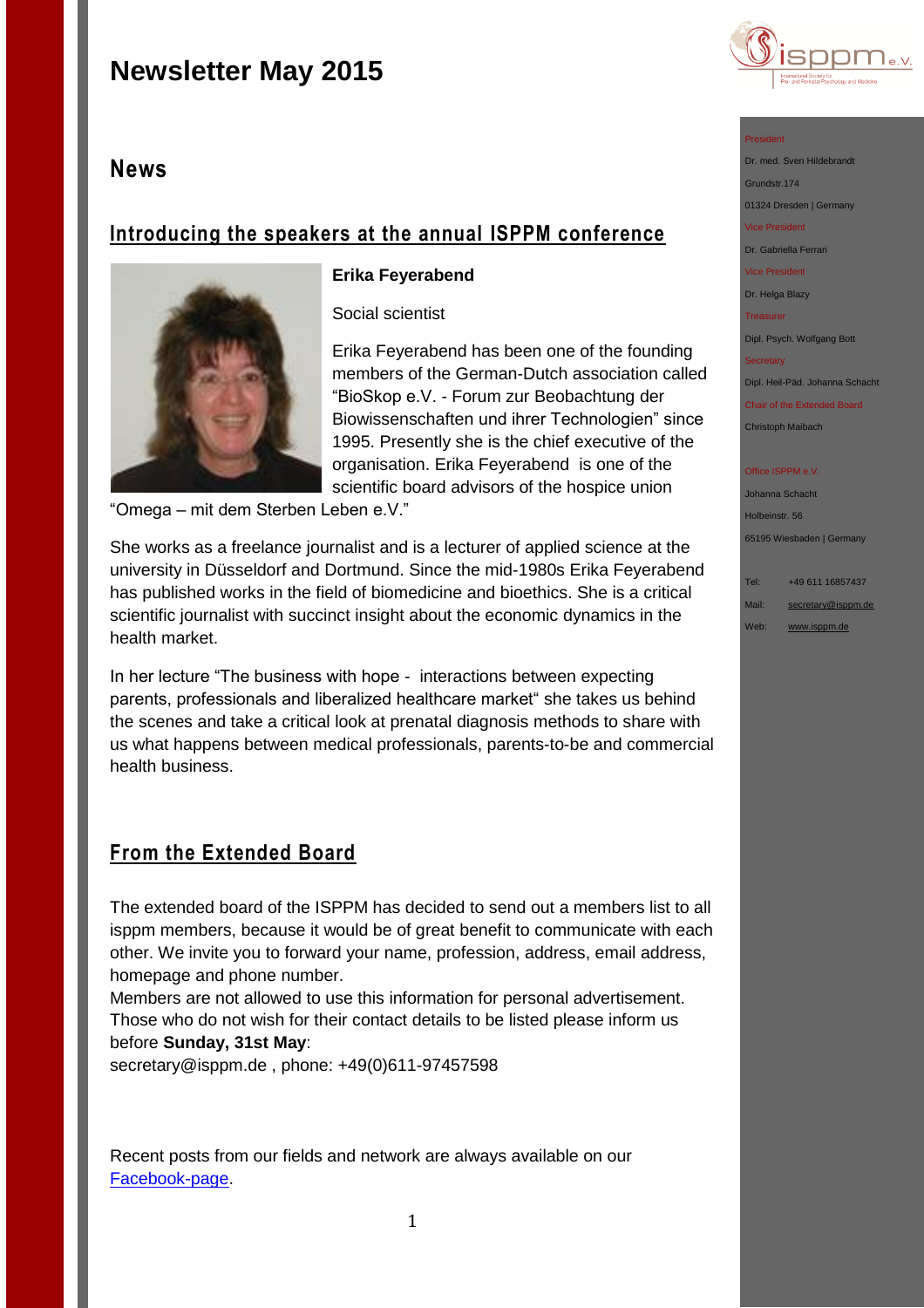

## **Events Diary**

## **Dates isppm e.V.**

**23 - 25 October 2015: Annual Conference in Berlin "I feel - so I am"** Needs of antenatal children and their parents in the area of tension between birth-cultural developments, health-politics, basic rights, ethics, and economy

**Friday, Oct. 23, 14.00 – 18.00 h Pre-Congress-Workshops,** parallel **extended board meeting Friday, Oct. 23, 18.00 – 21.00 h Members Assembly,** parallel **film Presentation Saturday, Oct. 24, 9.00 h – Sunday, Oct.25, 12.30 h Main program Sunday, Oct. 25, 14.00 – 18.00 h Post-Congress-Workshops**

The conference language will be German with English power point presentations and abstract manual.

Program, more information and registration: <http://www.isppm.de/en/>

### **Attention:**

Hotel rooms are limited. Please book early. Indicate you are a ISPPM conference participant.

**10 to 12 June 2016 Bonding Analysis Conference in Cologne** Contact: Helga Blazy [nc-blazyhe@netcologne.de](mailto:nc-blazyhe@netcologne.de)

## **Safe the date 2016:**

**21 - 23 October 2016: Annual Meeting in Stolpen in Dresden**

## **Dates Conferences and Congresses**

**May 15 – 16, 2015** SERBIAN GOVERNMENT, MINISTRY OF EDUCATION, SCIENCE AND TECHNOLOGICAL DEVELOPMENT Institute for Experimental Phonetics and Speech Pathology, Belgrade, Serbia In cooperation with ISPPM **1st International Congress on Psychic Trauma:Prenatal, Perinatal & Postnatal Aspects (PTPPPA 2015)** Belgrade, Serbia [www.iefpg.org.rs/konferencije.html](http://www.iefpg.org.rs/konferencije.html)

### President

Dr. med. Sven Hildebrandt

Grundstr.174

01324 Dresden | Germany

Vice President

Dr. Gabriella Ferrari

Vice President

Dr. Helga Blazy

Treasurer

Dipl. Psych. Wolfgang Bott

**Secretary** 

Dipl. Heil-Päd. Johanna Schacht

Chair of the Extended Board Christoph Maibach

#### Office ISPPM e.V

Johanna Schacht Holbeinstr. 56

65195 Wiesbaden | Germany

Tel: +49 611 16857437

- Mail: [secretary@isppm.de](mailto:secretary@isppm.de)
- Web: [www.isppm.de](http://www.isppm.de/)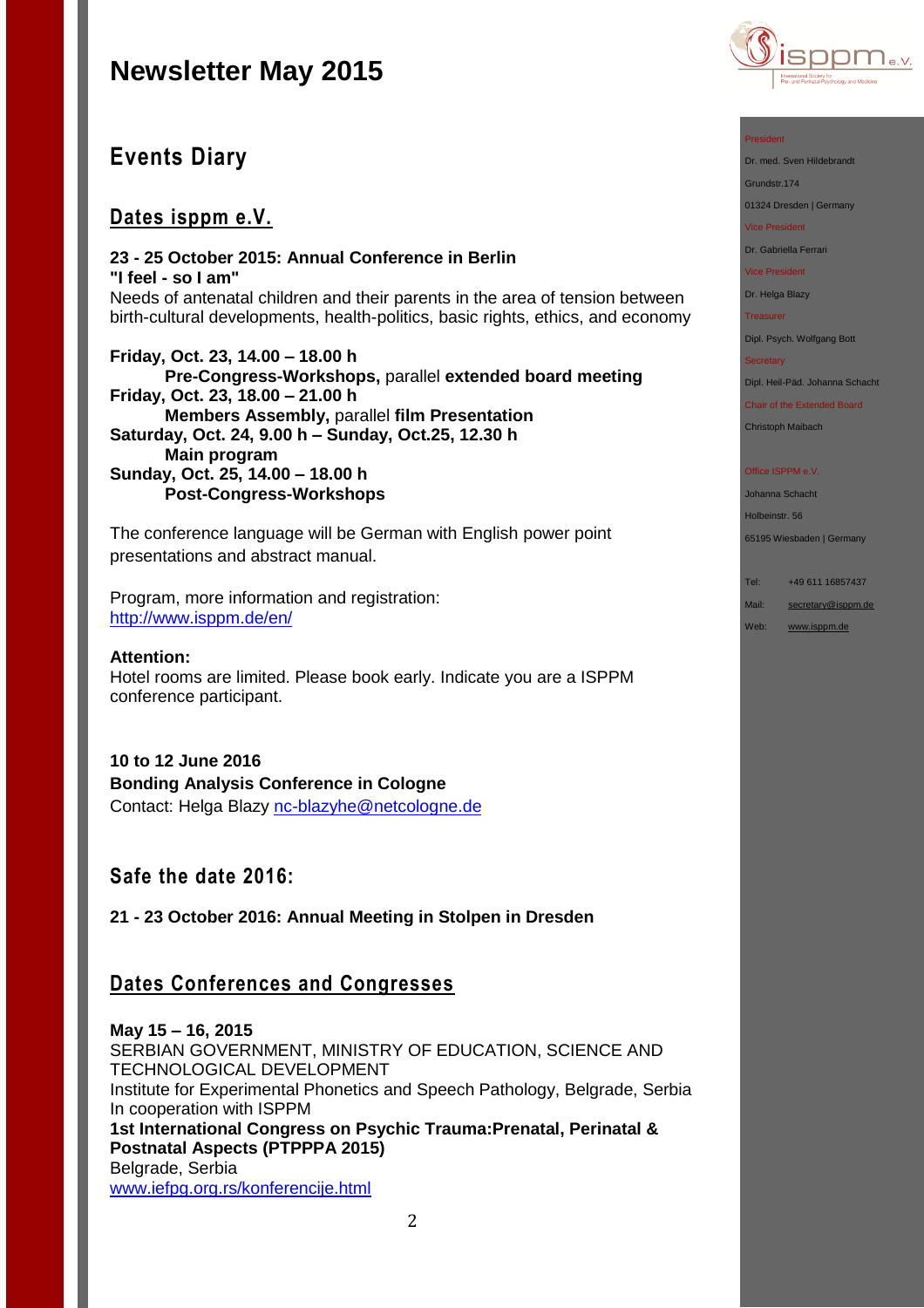

**May 21 – 23, 2015** 2nd European Congress on Intrapartum Care Porto, Portugal [http://www.ecic2015.org](http://www.ecic2015.org/)

**Wednesday 16th September** AIMH 2015 Conference, 10am-4pm **Antenatal Mental Health: Keeping the Baby in Mind** Keynote speakers include: Sir Al Aynsley Green, Professor Vivette Glover, Professor Jane Barlow, Professor Susan Ayers, Dr Trudi Seneviratne, Dr Susan Pawlby, Dr Nadja Reissland and more. University of Northampton, UK [info@aimh.org.uk](mailto:info@aimh.org.uk)

**17th/ 18th October 2015** Womb Twin Conference – Dublin, Ireland 2015 **The Twinless Twin – Understanding and Recovery**  The Lantern Centre, Dublin [http://www.wombtwin.com/conference-2015](http://www.wombtwin.com/conference-2015/4588428837?utm_source=Womb+Twin+newsletter&utm_campaign=f7c2af81ac-Newsletter+May+2015+2015&utm_medium=email&utm_term=0_189851c605-f7c2af81ac-421063393)

### **December 3 – 6, 2015**

APPPAH's 19th International Congress **Birth and Society: How Birth Impacts Society and how Society Impacts Birth.** Keynote Speakers: Thomas Verny, MD, DPsych., DHL, FRCPC, FAPA,

Barbara Findeisen, Dr. Jaak Panksepp, Dr. Gerlinde A. S. Metz, Robbie E. Davis-Floyd, PhD, Michael Mendizza**,** Karen Strange, CPM, Jeanne Ohm, D.C., and Peter Prontzos, PhD

[Registration here](http://r20.rs6.net/tn.jsp?f=001ow1wkvozei_88VPX53sV2VFa_ZuxEIVEKa01uLsN1mbdQzyyQdhs_FXedW1fhcbR0cAnBWKAa58XC3PwfiugTa1u-MPUS6Vonsz2fJNfQoB35pjIsF_7lD1CN_qw8TKu7v5JAd5plpwt_sJH1Yde9EazKKjwqyMJ21kbRBK73s3eVNH4L1EyhKr9FAjjkUSl1fgyAKzNeZsbRxoBWUe7j8en6Y0oQ_VI&c=LWshyrIfwgT0SZxQf9pomHGUyyn_Wvxtp2RWpyiRrhc-6I_2N51Iww==&ch=fzqAY8gzqrfAbvVlvh6O_uf6Y0uhLqpZVtR_fAmpQsLRiSXUV-TJkQ==)

## **Safe the dates 2016:**

**January, 2016 Human Rights in Childbirth: India Conference** Bangalore, India [humanrightsinchildbirth.com/india-conference/](http://humanrightsinchildbirth.com/india-conference/)

**January 14-17, 2016 The World Congress on Recurrent Pregnancy Loss (WCRPL 2016)**

Cannes, France



[www.wcrpl.com](http://www.wcrpl.com/)

### President

Dr. med. Sven Hildebrandt

Grundstr.174

01324 Dresden | Germany

Vice President

Dr. Gabriella Ferrari

Vice President

Dr. Helga Blazy

Treasurer

Dipl. Psych. Wolfgang Bott

#### **Secretary**

Dipl. Heil-Päd. Johanna Schacht

Chair of the Extended Board

Christoph Maibach

#### Office ISPPM e.V

Johanna Schacht Holbeinstr. 56

65195 Wiesbaden | Germany

Tel: +49 611 16857437

Mail: [secretary@isppm.de](mailto:secretary@isppm.de)

Web: [www.isppm.de](http://www.isppm.de/)

3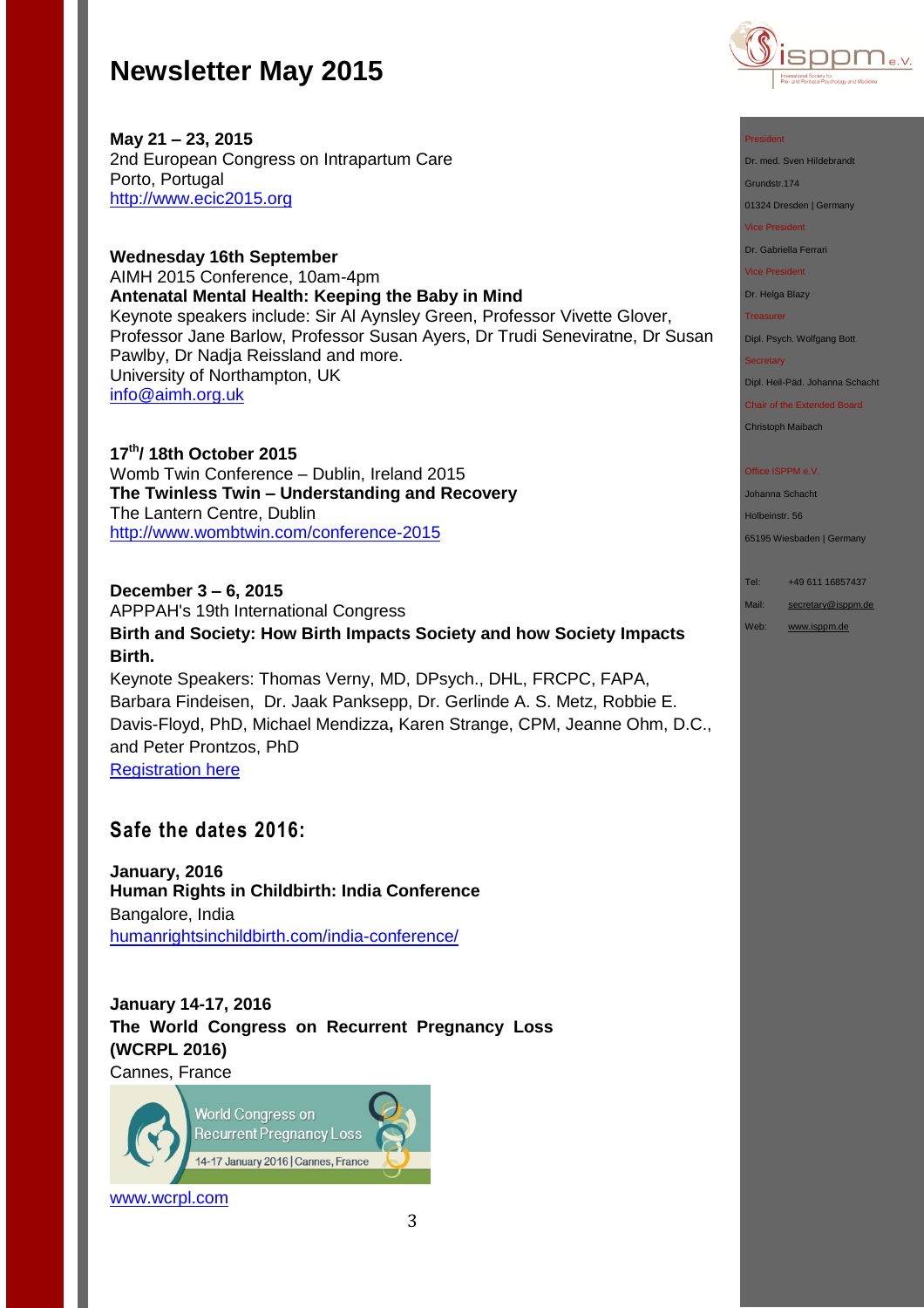

**February 12-13, 2016 The 13th National Congress of the HSPPM**  Budapest

**May 29 - June 2, 2016 15th WAIMH World Congress Infant Mental Health in a rapidly changing world: Conflict, adversity, and resilience**

Hosted by Israeli and Palestinian Infant Mental Health Associations Prague



The Congress is organized by WAIMH in cooperation with the Israeli Infant<br>Mental Health Affiliate and Palestinian Infant Mental Health specialists.

## **Further Education/Workshops**

Workshops with William Emerson:

**Trauma, Shock, Twins and Doubles. The Discovery and Revival of Relational Intimacy**

22 - 27 September 2015 in Sternenberg, Switzerland Contact: Claudia Isler, Sekretariat SIRT , Bahnhofstrasse 16, 8344 Bäretswil, phone: 043 / 833 68 45, email: [info@sirt.ch](mailto:info@sirt.ch) [www.sirt.ch](http://www.sirt.ch/)

**Trauma, Shock & Relational Intimacy**

6 - 11 October 2015 in Lienen, Germany [Flyer here](http://www.isppm.de/en/wp-content/uploads/2014/04/Emerson_Workshop_engl.pdf) Contact: Margret Overdick, phone +49 251 260 255, email [m.overdick@web.de](mailto:m.overdick@web.de)

#### President

Dr. med. Sven Hildebrandt

Grundstr.174

01324 Dresden | Germany

Vice President

Dr. Gabriella Ferrari

Vice President

Dr. Helga Blazy

**Treasurer** 

Dipl. Psych. Wolfgang Bott

#### **Secretary**

Dipl. Heil-Päd. Johanna Schacht

Chair of the Extended Board

Christoph Maibach

#### Office ISPPM e.V

Johanna Schacht Holbeinstr. 56

65195 Wiesbaden | Germany

Tel: +49 611 16857437

Mail: [secretary@isppm.de](mailto:secretary@isppm.de)

Web: [www.isppm.de](http://www.isppm.de/)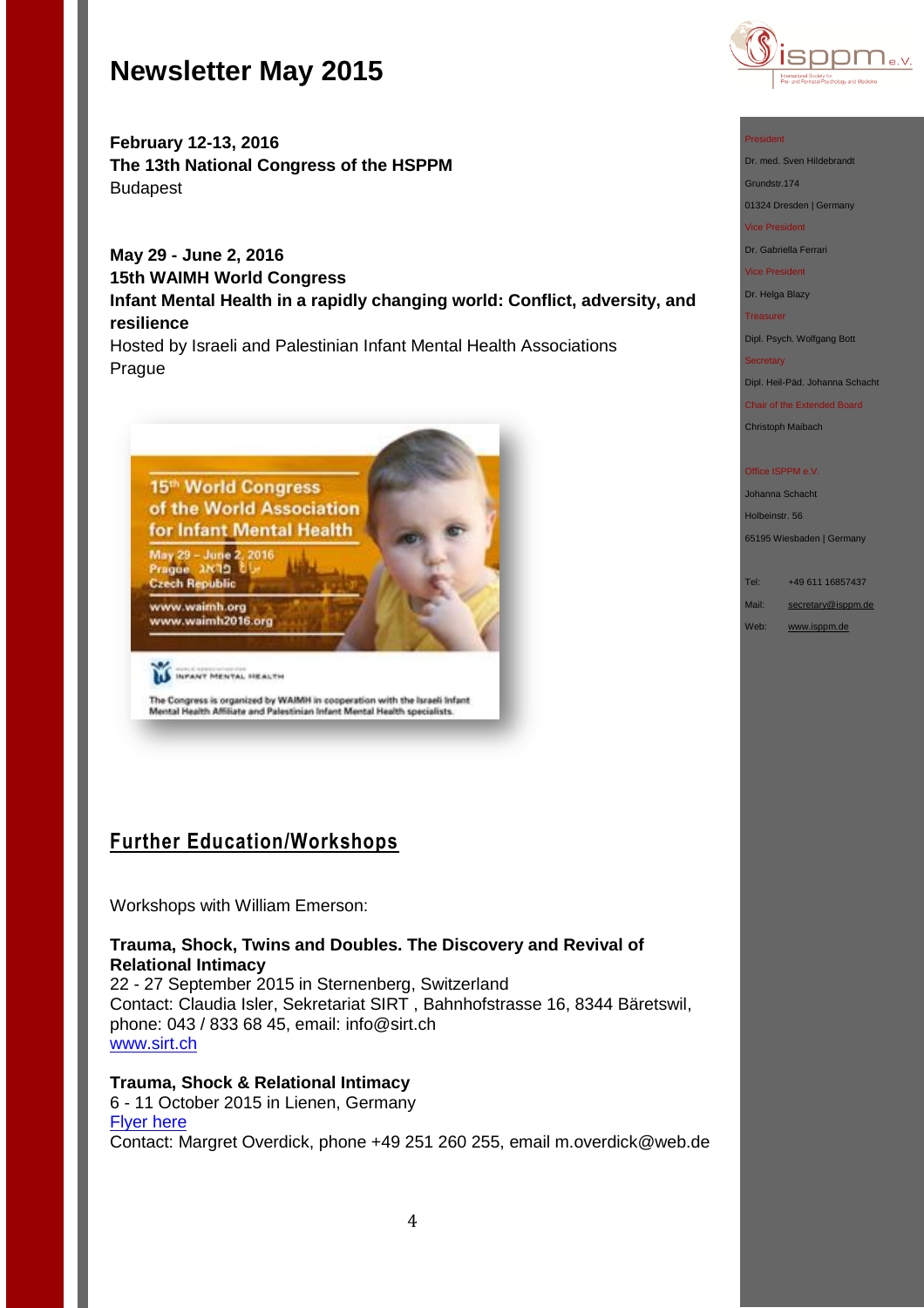

Workshops and Trainings with Matthew Appleton and Jenni Meyer:

- **Birth From the Baby's Perspective** A One Day Introduction to Integrative Baby Therapy
- **Integrative Baby Therapy** Therapy Training
- **Soul Loss**
	- A Pre and Perinatal Perspective

For further details or to book a place contact: Conscious Embodiment Trainings E-mail: [conscious.embodiment@sky.com](file:///C:/Users/hanna/Desktop/conscious.embodiment@sky.com) [http://www.conscious-embodiment.co.uk](http://www.conscious-embodiment.co.uk/)

### **Birth Into Being**

With Elena Tonetti-Vladimirova Elena will be teaching a once-a-year 16 day Birth Into Being Method Workshop, Facilitator Training, and Advanced Facilitator Training July 15 - 30, 2015 in Kisslegg, Germany Information and registration: [www.birthintobeing.international/](http://www.birthintobeing.international/)

### **Advanced Embodiment Course**

with Karlton und Kathryn Terry and Peter Schindler Teilnahmevoraussetzung: Abgeschlossener Embodiment Kurs Inhalt: Vertiefte Erforschung der preconception Zeit mit fortgeschrittenen Regressionstechniken **Lessons from the hourglass**: 5. - 10. November 2015 **The Art of the Tryptic**: 12. - 17. November 2016 location: Seminarhotel Wasserfallen bei Basel (Switzerland) [http://www.ippe.info/courses/embodiment\\_hourglass\\_classes.html](http://www.ippe.info/courses/embodiment_hourglass_classes.html)  registration: Max Peschek, email: [peschek.max@t-online.de,](mailto:peschek.max@t-online.de) phone +49 (0)421 7 3210

### **NEW Professional Seminars with APPPAH:**

You can see about the complete Education Department offerings at [birthpsychology.com](http://birthpsychology.com/)

### **Ego State Therapie**

With Maggie Phillips Ph.D (USA) 13/14 June 2015 ElternBabyZentrum, Rütlistrasse 51, 4051 Basel, Switzerland <http://www.isppm.ch/kontakt/>

## **Safe the dates 2016:**

Karlton Terry will be in Basel twice for **Baby Clinic**: 23/24 April 2016 19/20 November 2016



Dr. med. Sven Hildebrandt

Grundstr.174

01324 Dresden | Germany

Vice President

Dr. Gabriella Ferrari

Vice President

Dr. Helga Blazy

Treasurer

Dipl. Psych. Wolfgang Bott

#### **Secretary**

Dipl. Heil-Päd. Johanna Schacht

Chair of the Extended Board

Christoph Maibach

#### Office ISPPM e.V

Johanna Schacht Holbeinstr. 56

65195 Wiesbaden | Germany

Tel: +49 611 16857437

Mail: [secretary@isppm.de](mailto:secretary@isppm.de)

Web: [www.isppm.de](http://www.isppm.de/)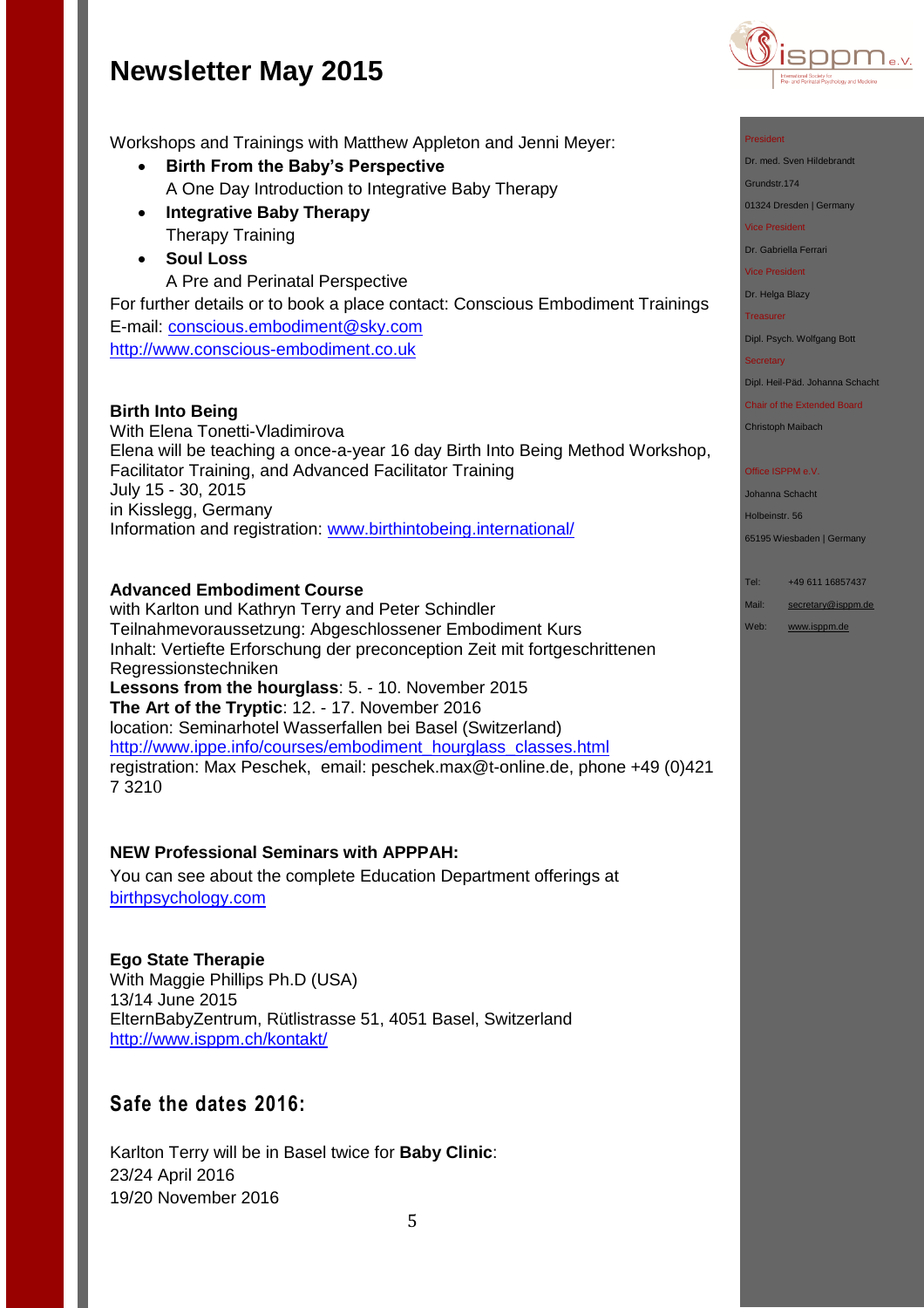

## **Reading Tipp**

PhD DISSERTATION: **The investigation of the vanishing twin syndrome through the method of family Constellation** Free Download here: [http://www.wombtwin.com/wtsarticles](http://www.wombtwin.com/wtsarticles-sas/4580514859?utm_source=Womb+Twin+newsletter&utm_campaign=f7c2af81ac-Newsletter+May+2015+2015&utm_medium=email&utm_term=0_189851c605-f7c2af81ac-421063393)

## **New Release**



Sheila Kitzinger **A passion for Birth** Pinter & Martin edition 2015

Internationally renowned childbirth educator, anthropologist and feminist icon Sheila Kitzinger (1929–2015) was one of the most influential figures in the natural childbirth movement.

In a pioneering career spanning more than 50 years she campaigned for and oversaw a radical change in maternity care, placing women's rights and choices at the very heart of childbirth. Her passion, research and knowledge of childbirth have had enormous impact on millions of women worldwide.

In her long-awaited autobiography finished shortly before her death in April 2015, Sheila speaks openly about her remarkable life and career. From childhood growing up with a feminist mother and her student days in Oxford, to her global anthropological and activist work and family life with husband Uwe and their five daughters, this is a fascinating insight into an extraordinary woman.

"It's impossible to measure the breadth and depth of Sheila Kitzinger's influence on maternity care, not just in the UK, but in scores of countries all over the world. Anthropologist, author, actor, mother, world traveller, and advocate for multiple causes, she has masterfully combined these roles. Fortunately for us, she has written her autobiography with the same exuberance with which she has led her life."

Ina May Gaskin

### President

Dr. med. Sven Hildebrandt Grundstr.174

01324 Dresden | Germany

ice President

Dr. Gabriella Ferrari

Vice President

Dr. Helga Blazy Treasurer

Dipl. Psych. Wolfgang Bott

**Secretary** 

Dipl. Heil-Päd. Johanna Schacht

Chair of the Extended Board Christoph Maibach

**Office ISPPM e.V** 

Johanna Schacht Holbeinstr. 56 65195 Wiesbaden | Germany

Tel: +49 611 16857437 Mail: [secretary@isppm.de](mailto:secretary@isppm.de)

Web: [www.isppm.de](http://www.isppm.de/)